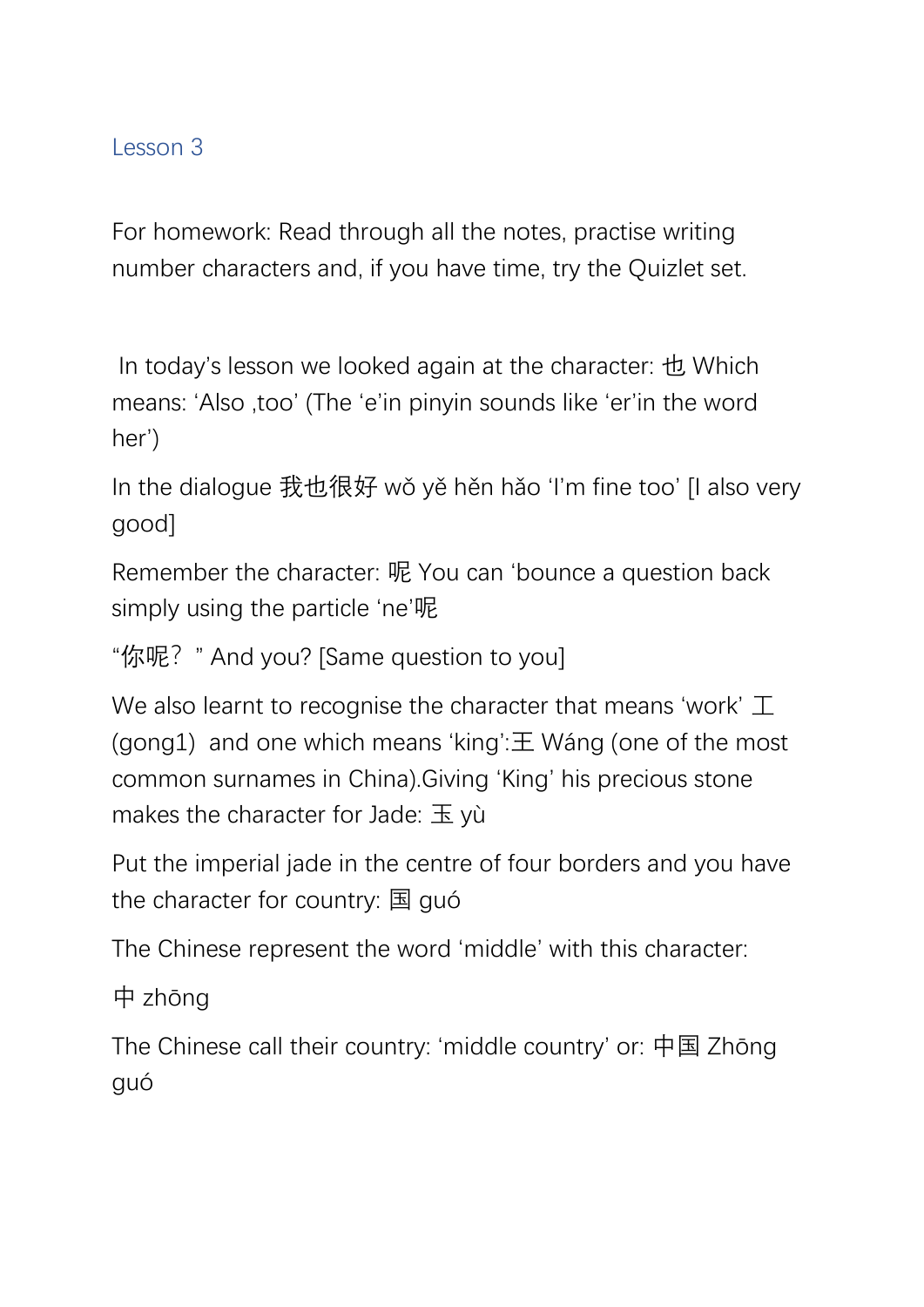英国= England (in China, generally used to mean 'Britain')

Add  $\lambda$  rén to the name of the country and you get the nationality:

yīng guó rén 英国人= British

不( bù) before the verb makes a negative. Eg: 我不是中国人。我 是英国人。你呢?

Wǒ bù shì zhōng guó rén. Wǒ shì yīng guó rén. Nǐ ne? I'm not Chinese. I'm British. How about you?

Many countries end with the character 国 (which is like the name of a country ending with '-land' in English.

This is true, for example of, 德国 Déguó Germany

But some countries are formed by finding characters to copy their sound. For example 意大利 Yìdàlì which means 'Italy'.

我是中国人 Wǒ shì zhōng guó rén

我是英国人 Wǒ shì yīng guó rén

 $\overline{P}$  bù put before any verb (except one – the verb 'to have') makes it negative. Like 'not'

Wǒ bù shì zhōngguó rén 我不是中国人

Two new rules: